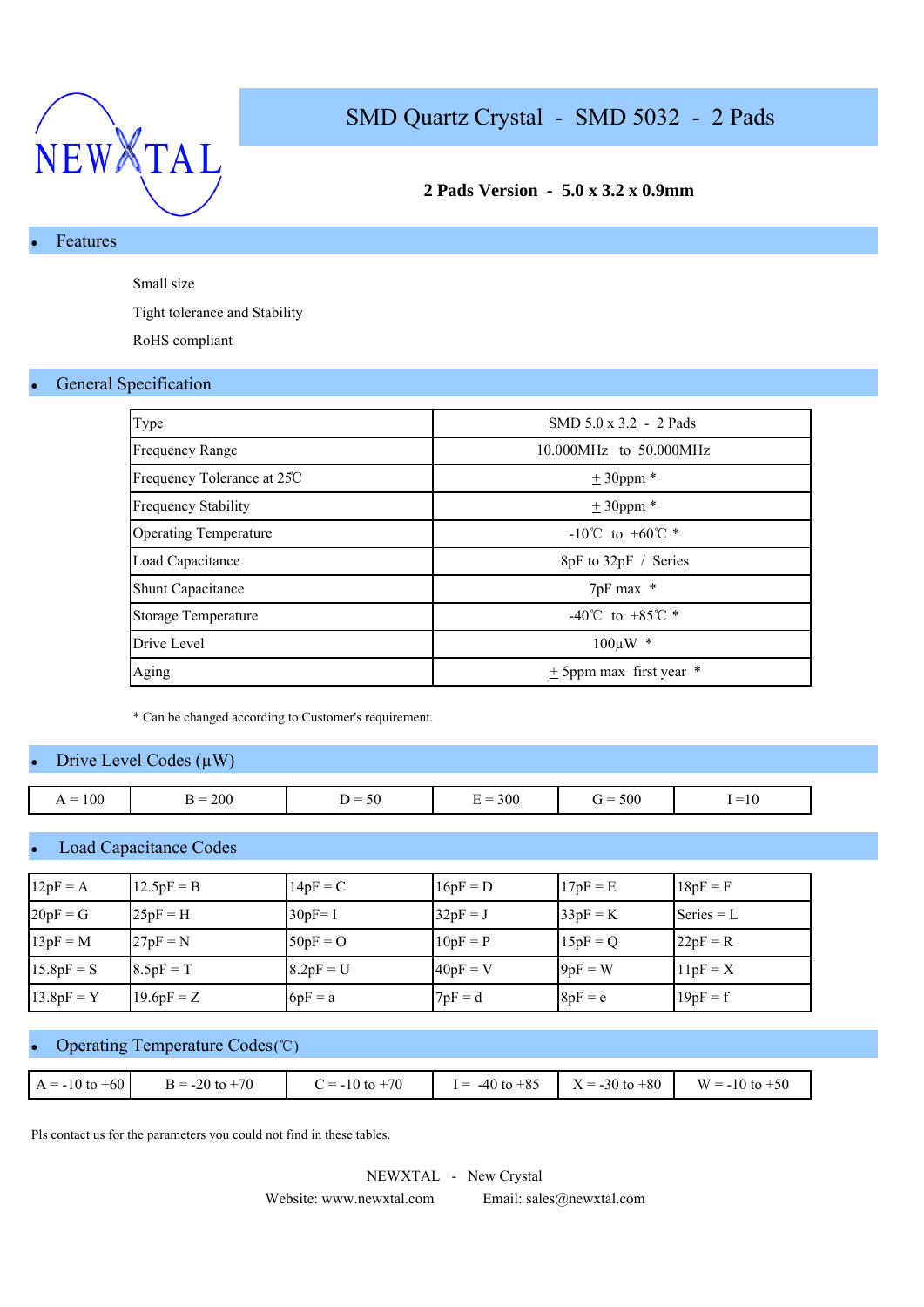|              | • Frequency Tolerance $&$ Frequency Stability Codes (ppm) |           |           |             |          |  |  |  |  |  |  |
|--------------|-----------------------------------------------------------|-----------|-----------|-------------|----------|--|--|--|--|--|--|
|              |                                                           |           |           |             |          |  |  |  |  |  |  |
| $P = \pm 10$ | $S = +20$                                                 | $T = +30$ | $U = +50$ | $V = + 100$ | $W = +5$ |  |  |  |  |  |  |

## Frequency Stability vs. Operating Temperature

|                                             | $± 10$ ppm  | ± 20 ppm    | ± 30 ppm  | $± 50$ ppm             | $± 100$ ppm |
|---------------------------------------------|-------------|-------------|-----------|------------------------|-------------|
| $-10^{\circ}$ C - $+60^{\circ}$ C           | ( • )       | . .         |           | $(\boldsymbol{\cdot})$ | (٠          |
| $-10^{\circ}$ C - +70 $^{\circ}$ C          | $( \cdot )$ | $( \cdot )$ |           | $\odot$                | $(\bullet)$ |
| $-20^{\circ}\text{C} - +70^{\circ}\text{C}$ | ( • )       | . ا         |           |                        | $(\cdot)$   |
| $-40^{\circ}$ C - +85 $^{\circ}$ C          |             |             | $(\cdot)$ |                        | $\odot$     |

⊙ Available ● Standard

#### ESR (Series Resistance Rs) vs Standard Frequency, Vibration Mode & Codes

| Frequency Range   | <b>ESR Max</b> | Code | Vibration Mode | Code |
|-------------------|----------------|------|----------------|------|
| (MHz)             | $(\Omega)$     |      |                |      |
| $12.000 - 13.999$ | 80             |      | AT Fund        |      |
| $14.000 - 19.999$ | 60             |      | AT Fund        |      |
| 20.000 - 29.999   | 50             |      | AT Fund        |      |
| $30.000 - 50.000$ | 40             |      | AT Fund        |      |

### Marking

#### **Frequency + M (MHz) + Date code ( Year Code + Month Code )**

#### **NEWXTAL (Company Brand)**

Year Code:

| 2001 | 2002 | 2003 | 2004 | 2005 | 2006 | 2007 | 2008 | 2009 | 2010            | 2011 | 2012 |
|------|------|------|------|------|------|------|------|------|-----------------|------|------|
|      |      |      |      |      |      |      |      |      | $\Omega$<br>1 V | . .  |      |

Month Code:

| Jan            | Feb. | Mar | $\sim$<br>April | May | June | July | Aug.         | Sept | Oct | Nov      | $\overline{\phantom{a}}$<br>Dec |
|----------------|------|-----|-----------------|-----|------|------|--------------|------|-----|----------|---------------------------------|
| $\overline{1}$ |      |     | ◡               | -   |      |      | $\mathbf{H}$ |      |     | --<br>x. |                                 |

**For Example:**

| 12.000M6A<br><b>NEWXTAL</b> |  |
|-----------------------------|--|
|                             |  |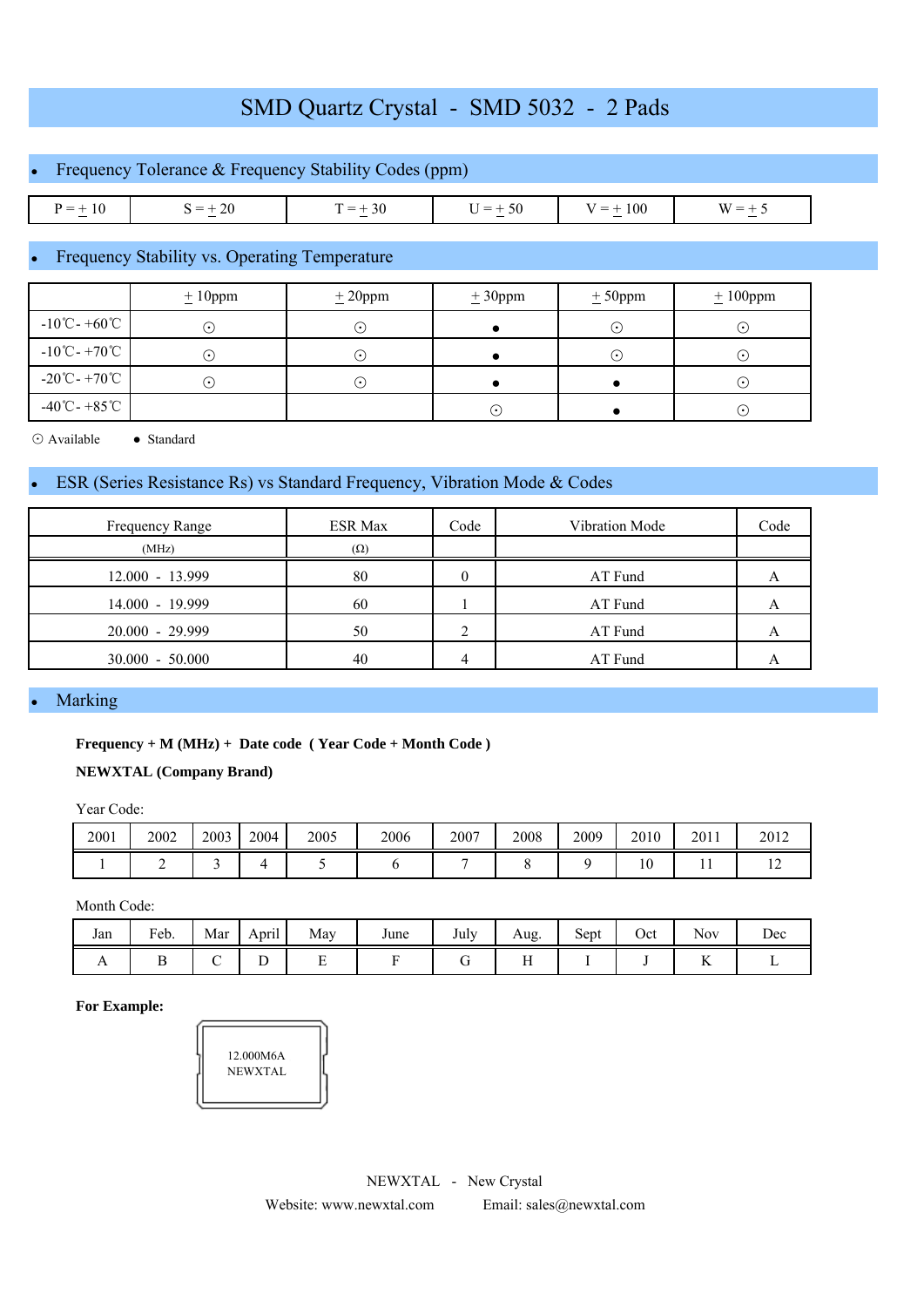## Ordering Information

| <b>SMD</b>            | Terminal                 | Size          | Drive<br>Level | Load<br>Capacitance | Operating<br>Temperature | Frequency<br>Tolerance | Frequency<br>Stability | <b>ESR</b> | Vibration<br>Mode | Frequency | Lead-free | Packing     |
|-----------------------|--------------------------|---------------|----------------|---------------------|--------------------------|------------------------|------------------------|------------|-------------------|-----------|-----------|-------------|
|                       |                          |               | $(\mu W)$      | (pF)                | $(\mathcal{C})$          | (ppm)                  | (ppm)                  | $(\Omega)$ |                   | (MHz)     |           |             |
| <b>SMD</b><br>Crystal | $0=2$ Pads<br>$1=4$ Pads | $C = 5.0x3.2$ |                |                     |                          | See Tables             |                        |            |                   | xx.xxxM   | LF        | TR          |
|                       |                          |               | 100            | 16                  | $-10$ to $+60$           | $\pm 10$               | $\pm 10$               | 80         | AT Fund           |           | Lead-free | Tape & reel |
| S                     | 0                        | C             | А              | D                   | А                        | P                      | P                      | 0          | А                 |           | LF        | TR          |

**For Example: S0CADAPP0A-12.000MLF/TR**

#### • Dimensions





Top view



Pad layout

Bottom view



Side view

in mm